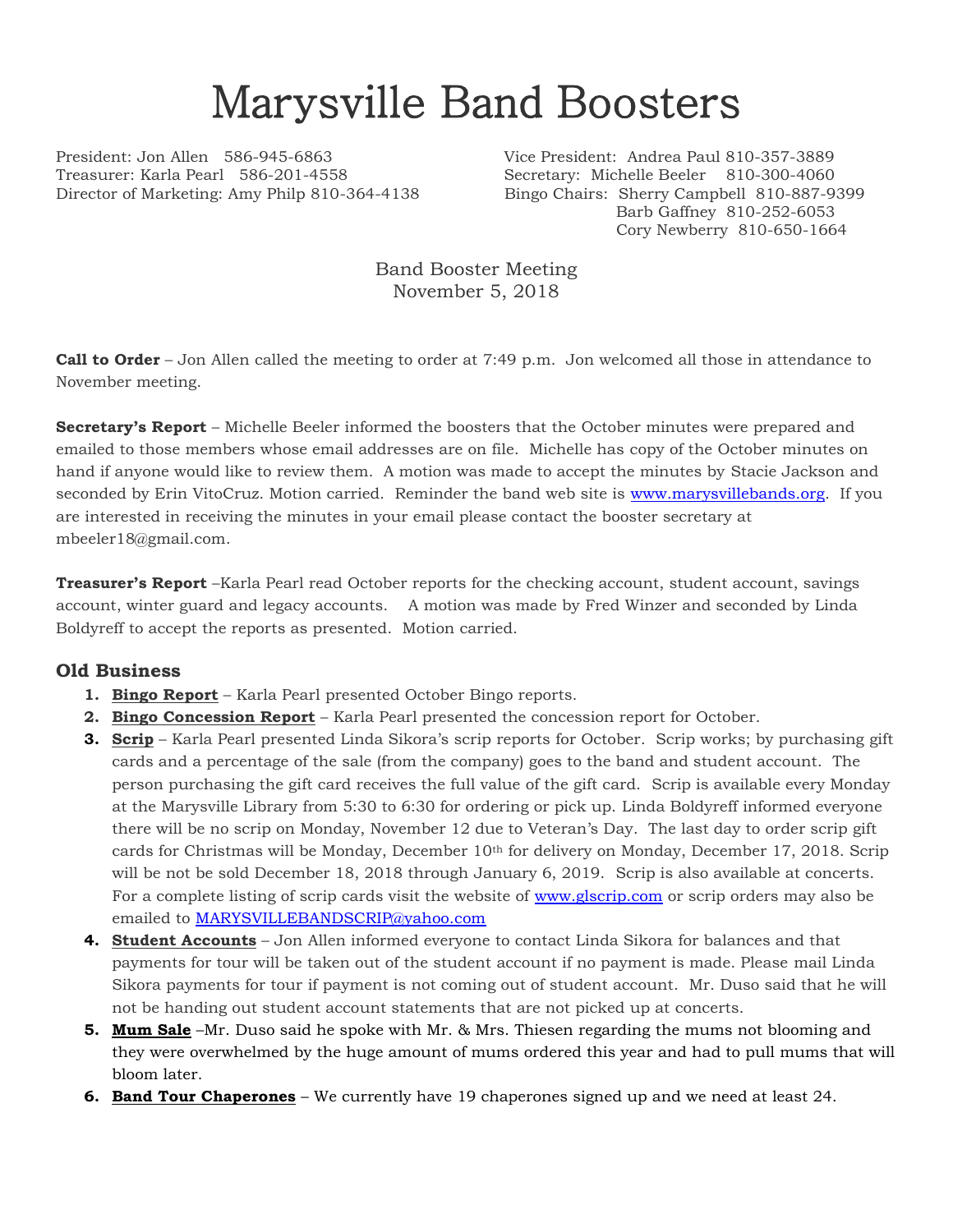- **7. Band Tour Land Only** Mr. Duso said if anyone is interested in the Land Only package to contact Tracey Schenk from ETI.
- **8. Cookie Dough Sale** Karla Pearl informed everyone that the cookie dough sale was a success with 2457 tubs sold which was 240 more than last year. \$12,311 went into student accounts. Delivery will be November 13, 2018 at the Middle School from 3:30 – 6:00 p.m.
- **9. Band is Instrumental Dinner Auction** Jill Russell, chairperson was asked to speak about the dinner auction. The dinner auction will be held Friday, February 22, 2019 at Alexander's in Marysville. This year tickets will be \$45.00 and will include 2 drink tickets. Whole tables may be purchased for \$400. Sponsor tables may be purchased for \$400, \$750, and \$1,500. There will be silent and live auctions plus raffles. A sign-up genius will go out asking for donations for gift baskets like last year.

## **New Business**

- **1. Scrip Fundraiser** Jon Allen spoke about needing volunteers to run scrip. If you are interested in helping there will be a signup sheet.
- **2. Discount Cards** Discount cards will go on sale Monday, November 26, 2018. Diane Sylvia and Amy Philp will sell them during band.
- **3. Bingo Meeting** December 3, 2018 there will be a Bingo meeting for Chairs and all workers at 6:15 p.m. in the band room.
- **4. Finance Committee Meeting** Karla Pearl needs volunteers to go over the books. If you are interested there will be a signup sheet.
- **5. Springrove donation** Jon Allen and Amy Philp spoke about how supportive Springrove is to the band. So if you can please give support Springrove when you shop.

## **Band Director's Report**

- 1. **Thanksgiving Day Parade** November 22, 2018 parade report time will be approximately 4:30-5:00 a.m.
- 2. **Marysville Christmas Parade** December 1, 2018 parade is at 5:00 p.m.
- 3. **JH Christmas Concert** December 7, 2018
- 4. **HS Christmas Concert**  December 10, 2018
- 5. **Band Tour 2019** the 3<sup>rd</sup> payment is due November 15, 2018. If you have not made any of the 3 payments due by the 15th Mr. Duso will assume your child will not be going and will cancel their reservation.
- 6. **Winterguard** Mr. Duso is looking for an instructor for Winterguard.
- 7. **Thank you** Mr. Duso thanked all parents and chaperones that helped with this year's show for their help and dedication.
- 8. **Equipment buses**  Mr. Duso is in the process of purchasing 2 school buses.
- 9. **Equipment trailer** Mr. Duso is in the process of purchasing an equipment trailer.
- 10. **Band Tower** the new tower will arrive in August 2019. It costs \$9,000. A parent donated \$1,000 toward the purchase which will cover the shipping. Mr. Duso is looking for help to put the tower together if you are interested let him know.
- 11. **Bingo** Mr. Duso explained why Bingo is so important to the band. He explained the costs that bingo helps pay for which totals approximately \$21,000.
- 12. **Vice President Appointment** Mr. Duso explained that Nicole Fletcher stepped down from Vice